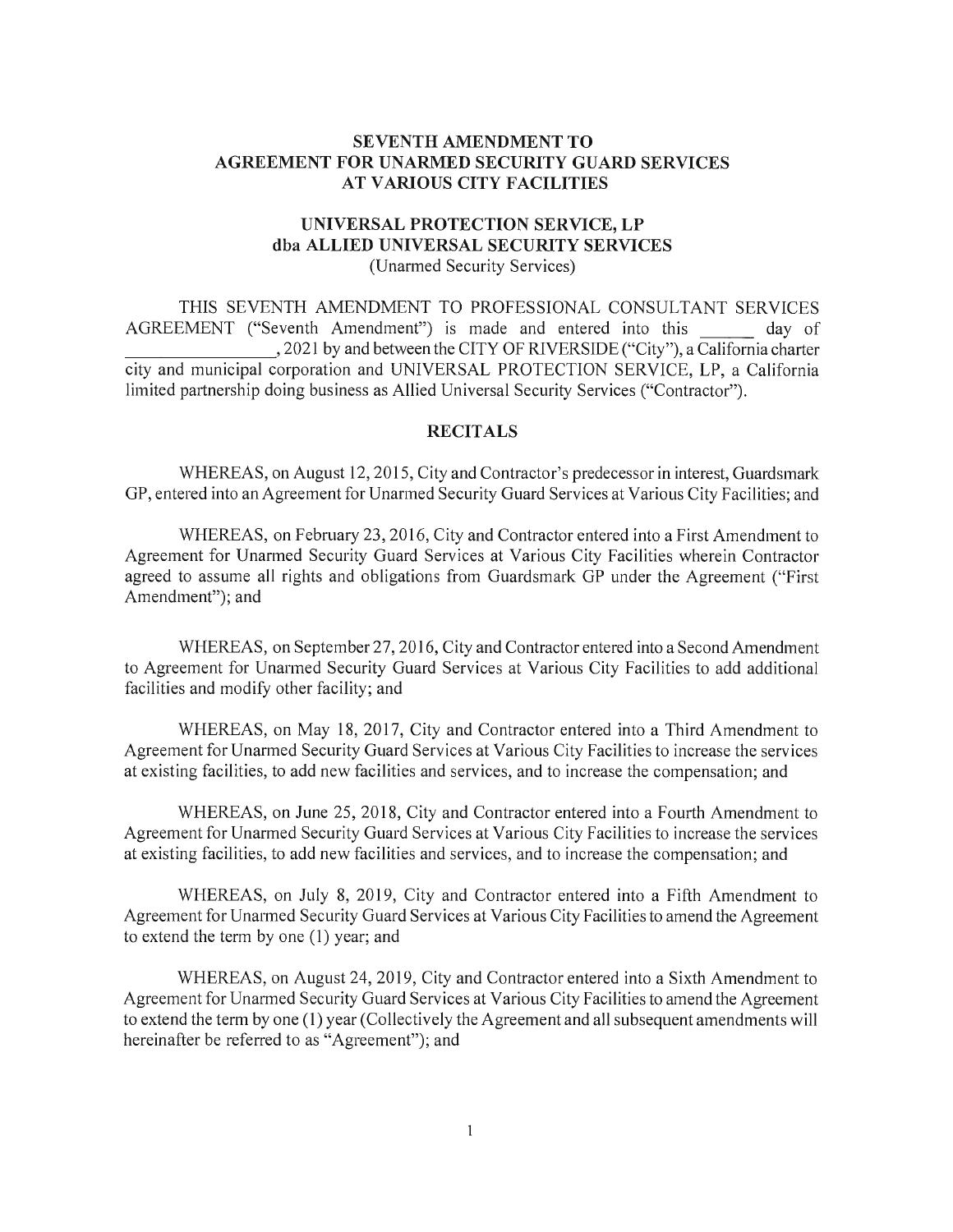WHEREAS, City and Contractor desire to amend the Agreement to extend the term of the agreement by one **(1)** additional year.

NOW THEREFORE in consideration of the foregoing recitals, which are incorporated herein by this reference, City and Contractor agree as follows:

**1.** Section 2, Term of the Agreement, is amended to extend the term for one (I) additional year, to expire on June 30, 2022.

2. Section 3, Compensation of the Agreement is amended to increase the total compensation by One Million Two Hundred Fifteen Thousand One Hundred Sixty-Two Dollars and Eight Cents (\$1 ,215,162.08) for the period July **1,** 2021 through June 30, 2022, in accordance with Exhibit "B-7" attached hereto and incorporated herein.

3. All terms and conditions of the Agreement not inconsistent herewith shall remain in full force and effect, and are hereby incorporated by reference into this Seventh Amendment as though set forth in full herein.

### **[SIGNATURES ON FOLLOWING PAGE]**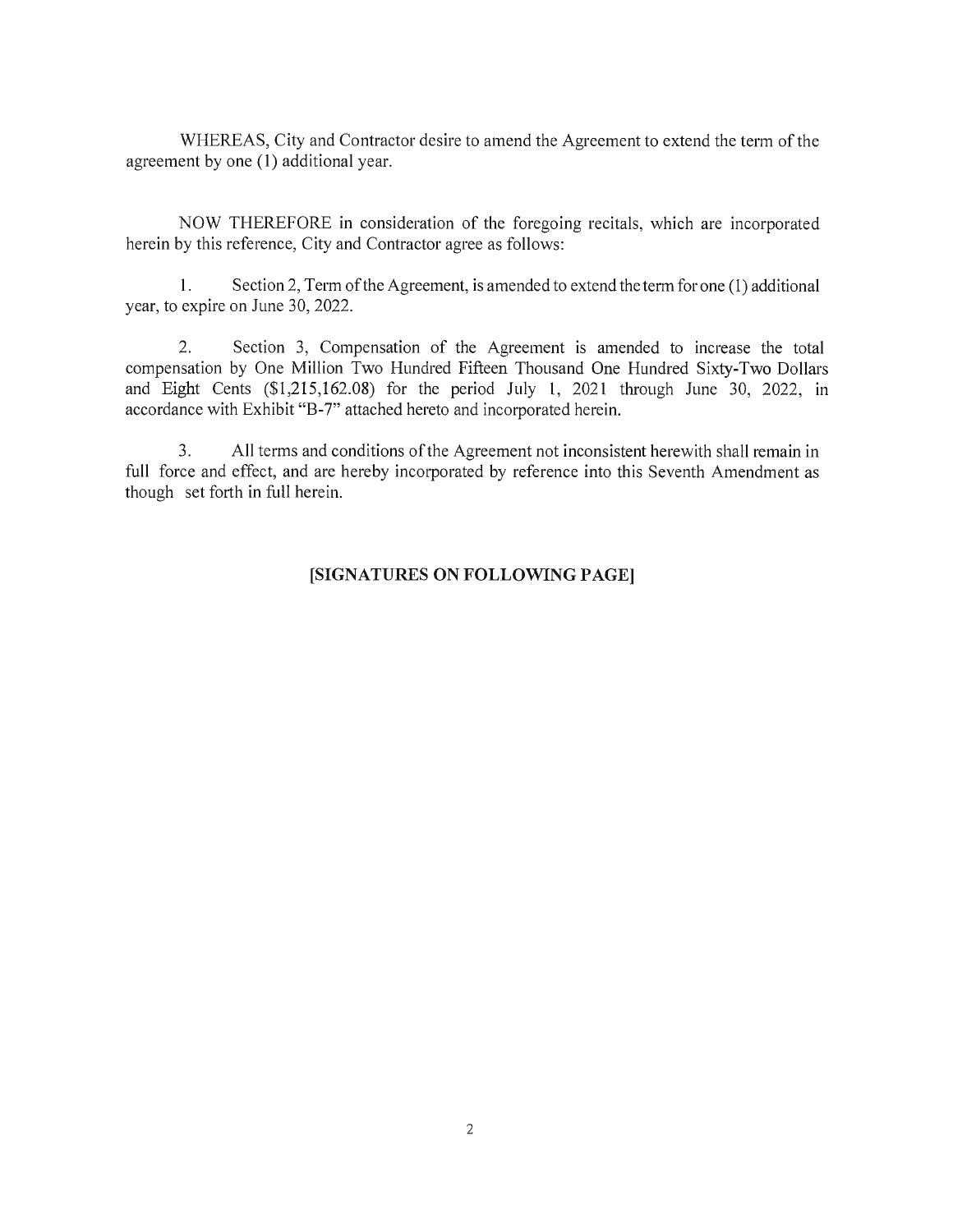IN WITNESS WHEREOF, City and Contractor have caused this Seventh Amendment to be duly executed the day and year first above written.

# CITY OF RIVERSIDE

UNIVERSAL PROTECTION SERVICE, LP, dba ALLIED UNIVERSAL SECURITY SERVICES

 $\text{By:}\_$ 

City Manager

Attest: \_\_\_\_\_\_\_\_\_\_ \_

City Clerk

| Steve Claton                                                    |
|-----------------------------------------------------------------|
| $\overline{\mathrm{By:}}$ Steve Claton (Apr 15, 2021 19:33 PDT) |

**Steve Claton** 

[Printed Name] President [Title]

By:  $\qquad \qquad$ 

Certified as to funds availability:

By:

Chief Financial Officer

[Printed Name]

 $\overline{|\text{Title}|}$ 

Approved as to Form:

By:

Ruthann M. Salera Deputy City Attorney

\\Rc-citylaw\cycom\WPDocs\D023\P032\00579286.doc CA: 15-1316.8 RMS 3/23/21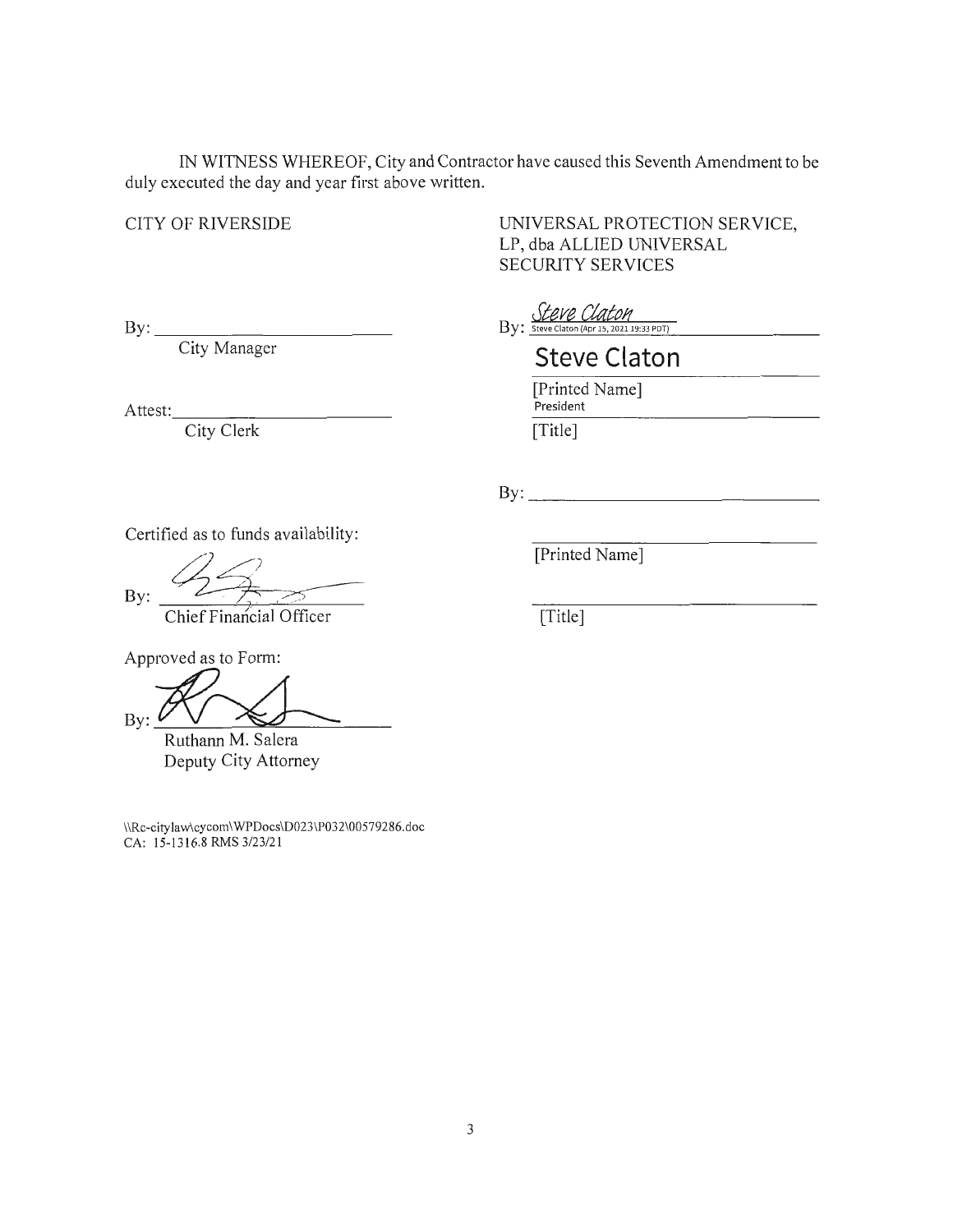Exhibit "B-7"